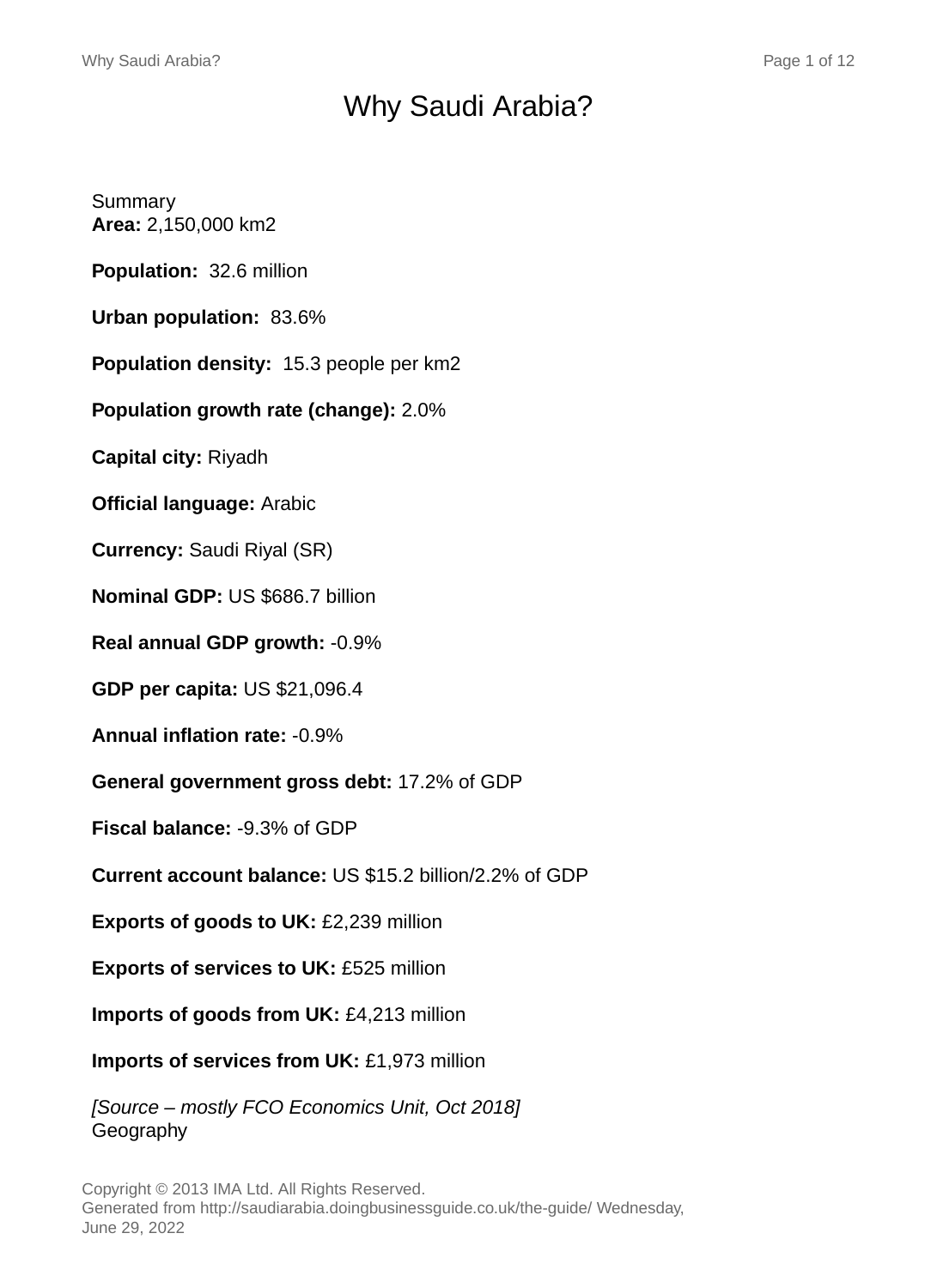The Kingdom of Saudi Arabia lies between the Red Sea and the Arabian Gulf and has a land mass about the size of Western Europe. It contains the world's largest continuous sand desert, known as the Empty Quarter, and it is the biggest and most dominant country of the Arabian Peninsula.

Saudi Arabia is bordered by Jordan to the north; Iraq and Kuwait to the northeast; Qatar and the United Arab Emirates to the east; and Yemen and the Sultanate of Oman to the south.

Riyadh is the Kingdom's capital with an estimated population approaching eight million, the main Saudi Government offices are also situated here. Other key cities are Jeddah, the commercial capital, which is located on the Red Sea coast and Dammam on the Arabian Gulf.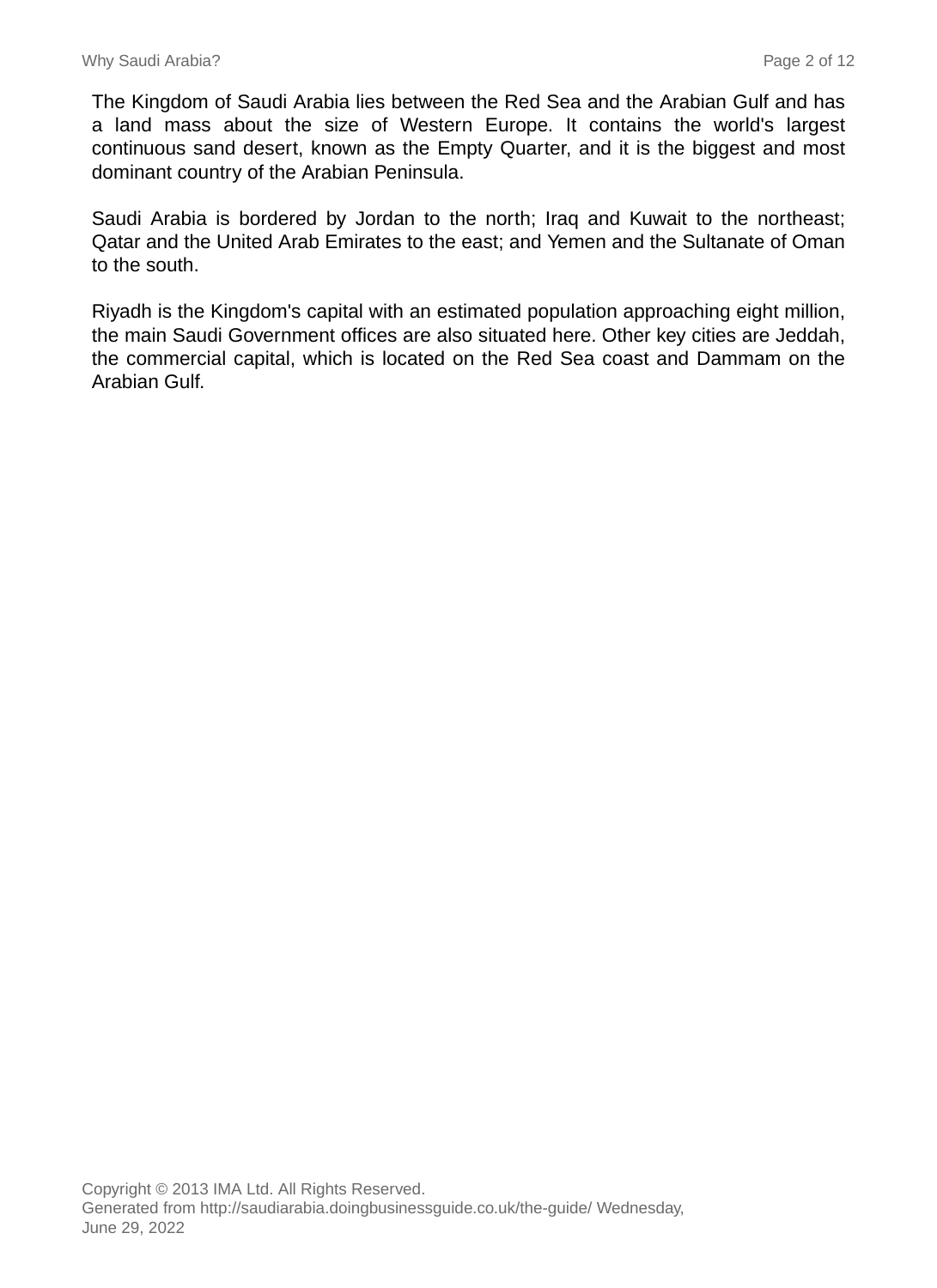

#### Political situation

Saudi Arabia is named after the ruling Al Saud family. The Kingdom was established by King Abdul Aziz Bin Abdul Rahman Al Saud in 1932. Since his death in 1953, Saudi Arabia has been ruled by a succession of his sons. The King is formally responsible for making all major decisions, often based on consensus within a small circle of senior Princes, trusted advisors and the religious establishment.

Copyright © 2013 IMA Ltd. All Rights Reserved. Generated from http://saudiarabia.doingbusinessguide.co.uk/the-guide/ Wednesday, June 29, 2022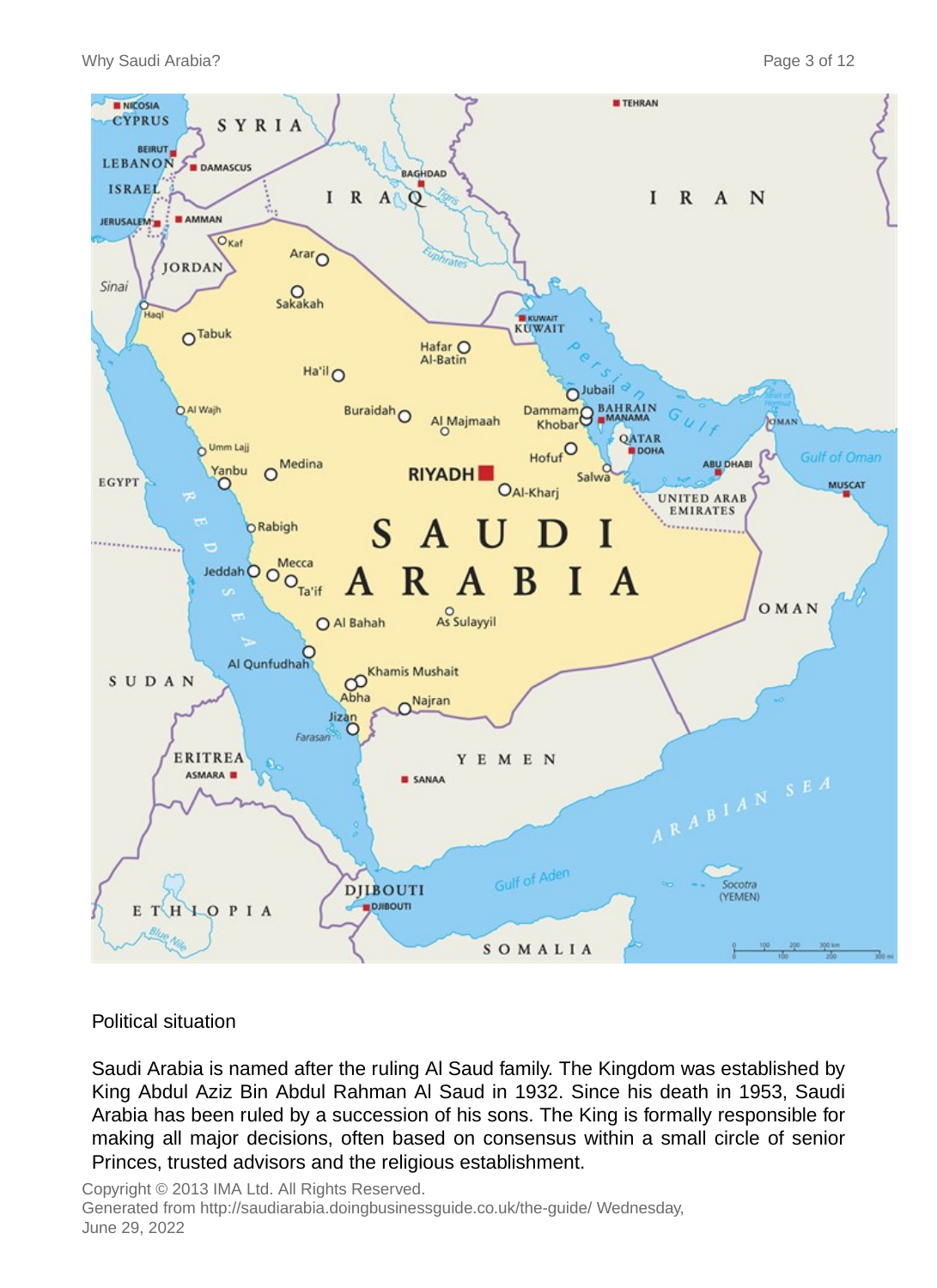The Kingdom is an absolute monarchy and is currently ruled by King Salman bin Abdul Aziz Al Saud, Custodian of the Two Holy Mosques. The King is Head of Government and Commander of the Armed Forces. Crown Prince Mohammed bin Naif is Deputy Prime Minister and Interior Minister. The King's son, Prince Mohammed bin Salman, is Deputy Crown Prince, Second Deputy Prime Minister and Defence Minister.

Executive power rests with the Council of Ministers (Cabinet), whose members are appointed by the King. On 29th January 2015, King Salman issued a Royal Decree establishing two committees: one to oversee political and security matters, chaired by Crown Prince Mohammed bin Naif; the other on economic and development affairs, chaired by Deputy Crown Prince Mohammed bin Salman.

The 1st March 1992 Basic Rule of Governance established that the Holy Quran and Sunnah are the constitution of the country as well as the basis of Islamic Law (Sharia). A national Consultative Council, the Majlis al-Shura, was formed in 1993. The King appoints all 150 Shura members, who have an increasingly important advisory role and have powers to review and provide consultation on issues of public interest. In 2013, 30 women were appointed to the Shura. Local government is administered through general municipal councils, district councils and tribal and village councils. Two thirds of each council is elected and a third appointed. Political parties are banned by law. In municipal elections in December 2015, the first elections in which women could vote and stand as candidates, 21 women were elected and 17 appointed.

The country is divided into 13 provinces, each with a prince (who performs the role of governor) and deputy governor. Each province has its own council that advises the governor and deals with the development of the province. These councils deliberate on their constituency needs, work on development budgets, consider future development plans and monitor ongoing projects. The governor and deputy governor of each province serve as chairman and vice-chairman of their respective provincial councils.

[Source – FCO Overseas Business Risk/gov.uk]

# **Business and human rights**

Whilst the use of the death penalty and Sharia practices such as corporal punishment remain a concern for the UK, significant social and political changes are taking place within the Kingdom. Many visitors to Saudi Arabia find the negative stereotypes that prevail in the West to be not wholly accurate.

# **Child labour**

Saudi Arabia has signed the International Labour Organization's Minimum Age Convention. It has also enacted regulations in line with the Worst Forms of Child Labour Convention since 2001. Tightened immigration rules mean foreign companies are unlikely to encounter the risk of hiring underage employees.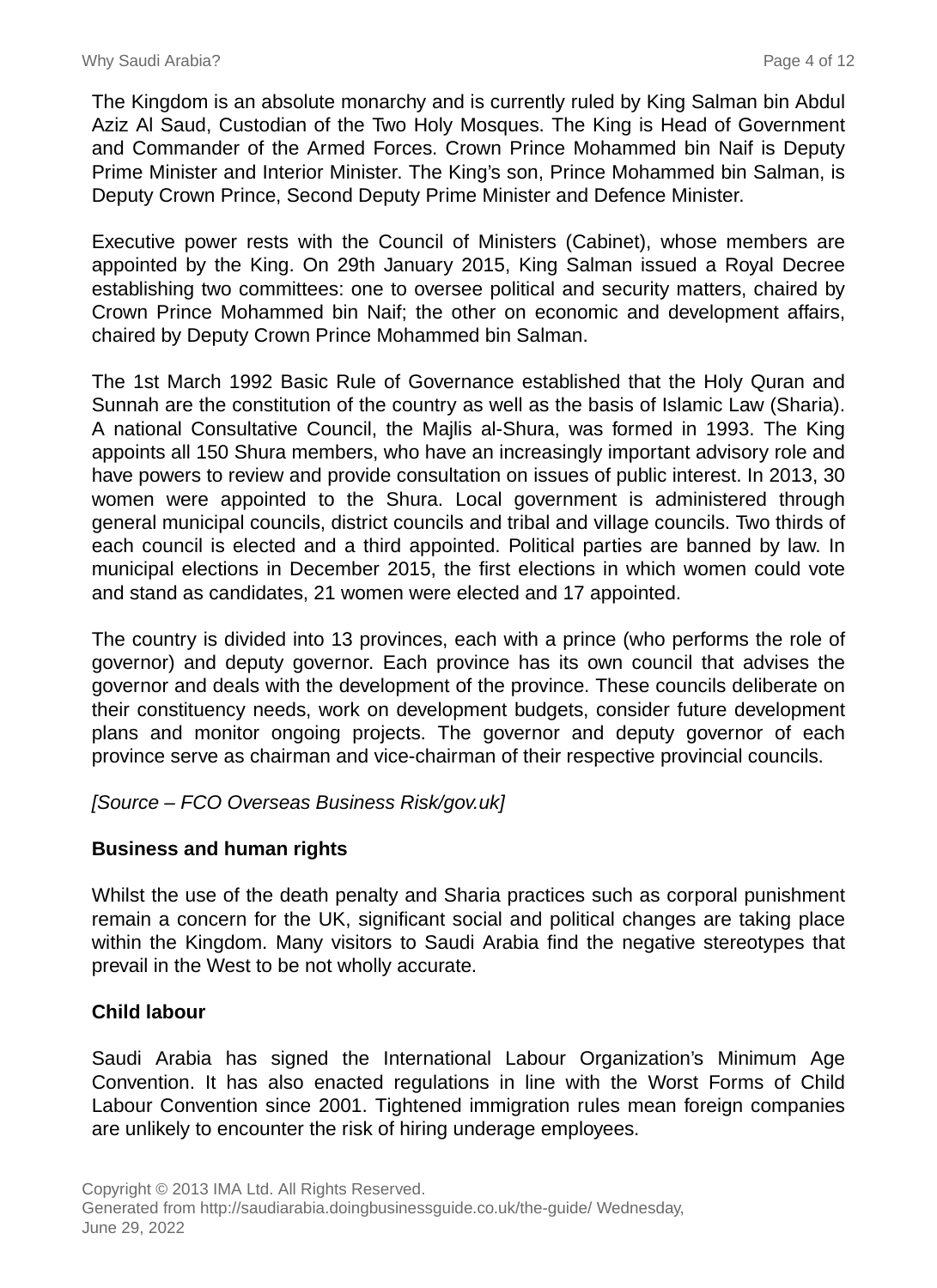# **Nationality and migrant workers**

Saudi Arabia's enormous oil reserves and historical development as a state mean Saudi nationals are underrepresented in the labour force (government data suggests 76% of workers in the Kingdom are foreign). This poses significant challenges for Saudi Arabia's economic sustainability.

The most successful British companies operating in Saudi Arabia will be those that are able to transfer technology and upskilling of local people, manufacturing or assembly in the Kingdom, those that incorporate as much local content as possible (including direct employment of Saudis), and that are able to adapt to Saudi Arabia's rapidly evolving (and generally improving) labour market and immigration regulations.

#### **Gender**

In keeping with local traditions and culture, Saudi Arabian society remains heavily segregated.

The Nitaqat system is tilted significantly towards women, and employers are rewarded for hiring Saudi females over Saudi males. Women still face more obstacles to participating in the labour force than men, owing to the wali (guardian system) which can limit their ability to travel.

However, attitudes are changing. More and more women are receiving higher education (the majority of students in Saudi universities are female), more young people are being educated abroad and an increasing number of work and public places are becoming non-segregated. 20% of the Majlis al-Shura are female, and women were elected and appointed in the municipal elections.

The most successful British companies will be those that can tap into this highly educated pool of Saudi females, whilst accepting that the forces of social conservatism mean Western styles of working will remain exceptions rather than the norm in the short to medium-term.

#### **Lesbian, Gay, Bisexual and Transgender**

Homosexual acts are illegal in Saudi Arabia and can be subject to severe sanctions – as can adultery.

#### **Working conditions and occupational safety**

Saudi Arabia has a range of regulations and decrees specifying minimum standards of health and safety, and working conditions (covering everything from working hours to maximum temperatures), but British companies should aim to import health and safety best practice from their European operations to Saudi Arabia.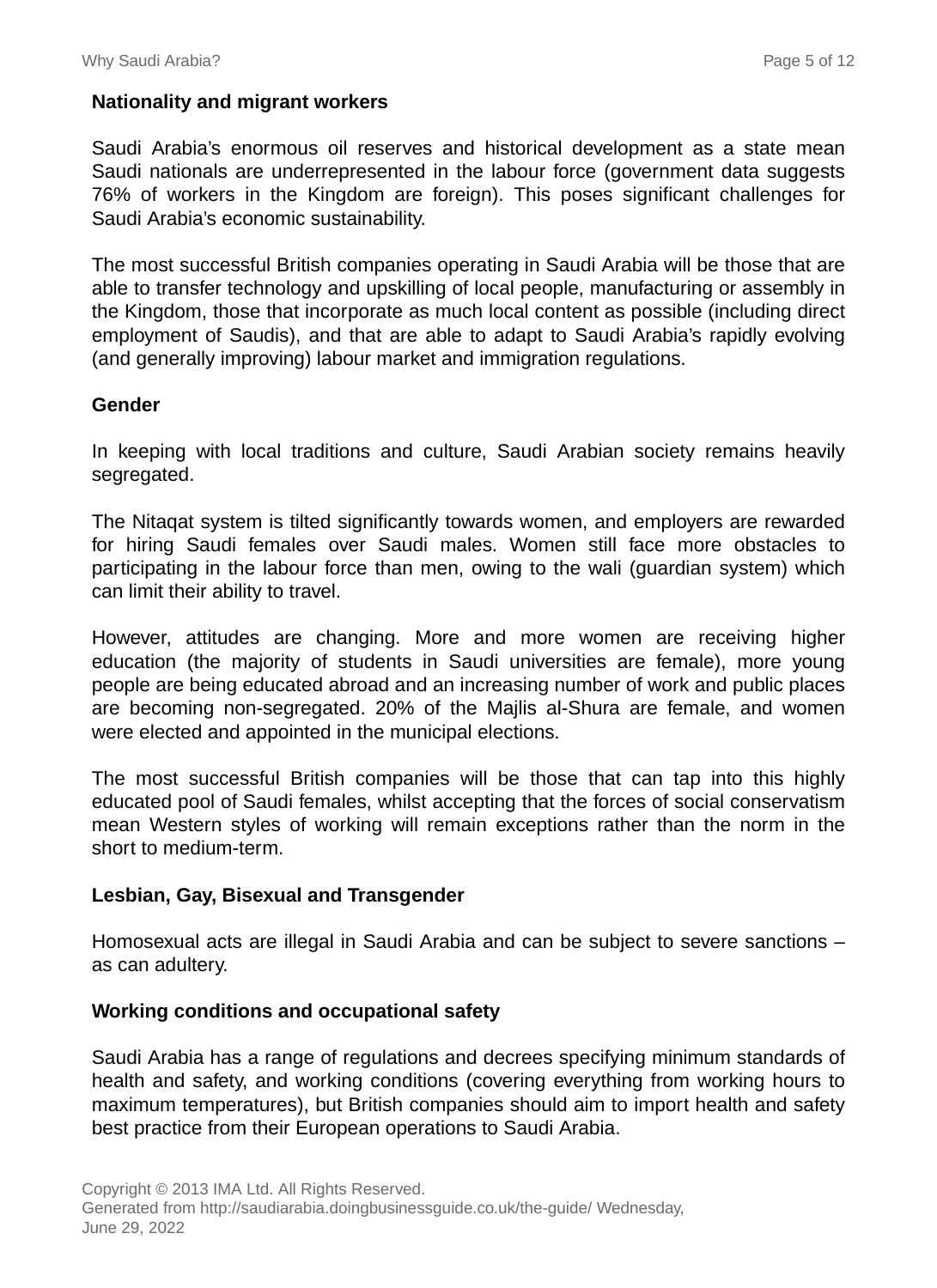# **Rights of association (trade unions)**

As with most forms of political association in Saudi Arabia, trade unions, industrial action and public protests by workers are illegal. Legal provisions for 'workers' committees' in companies with over 100 employees have recently come into force. These are designed to be fora through which employers and employees can meet to discuss wages, conditions and health and safety. In practice, their effects remain to be felt on a large scale.

#### [Source – FCO Overseas Business Risk/gov.uk]

#### Economic overview

Saudi Arabia has an oil-based economy with strong government controls over major economic activities.

The Kingdom possesses around 25% of the world's oil reserves, and plays a leading role in Organization of the Petroleum Exporting Countries (OPEC).

The petroleum sector accounts for roughly:

- 80% of budget revenues
- 45% of GDP
- 90% of export earnings

The Saudi economy remains dominated by hydrocarbons, primarily the extraction and export of crude oil. It has the second largest proven oil reserves in the world.

Saudi Arabia has been the world's largest oil exporter for over a decade. The Ghawar field (the world's largest) has been producing since 1951.

Saudi Arabia also has gas reserves of 290.8 Tcf (4.4% of the global total), but its annual production of around 4 Tcf is consumed domestically.

The Kingdom has ambitious plans to diversify its productive base and move towards private sector-led growth. Much government spending goes towards enhancing the human and physical capital of the Kingdom. Examples include new schools, universities, hospitals, transport networks and industrial sites.

The government is also working to improve regulation and the performance of its financial markets, and opened its stock market to large institutional foreign investors in June 2015.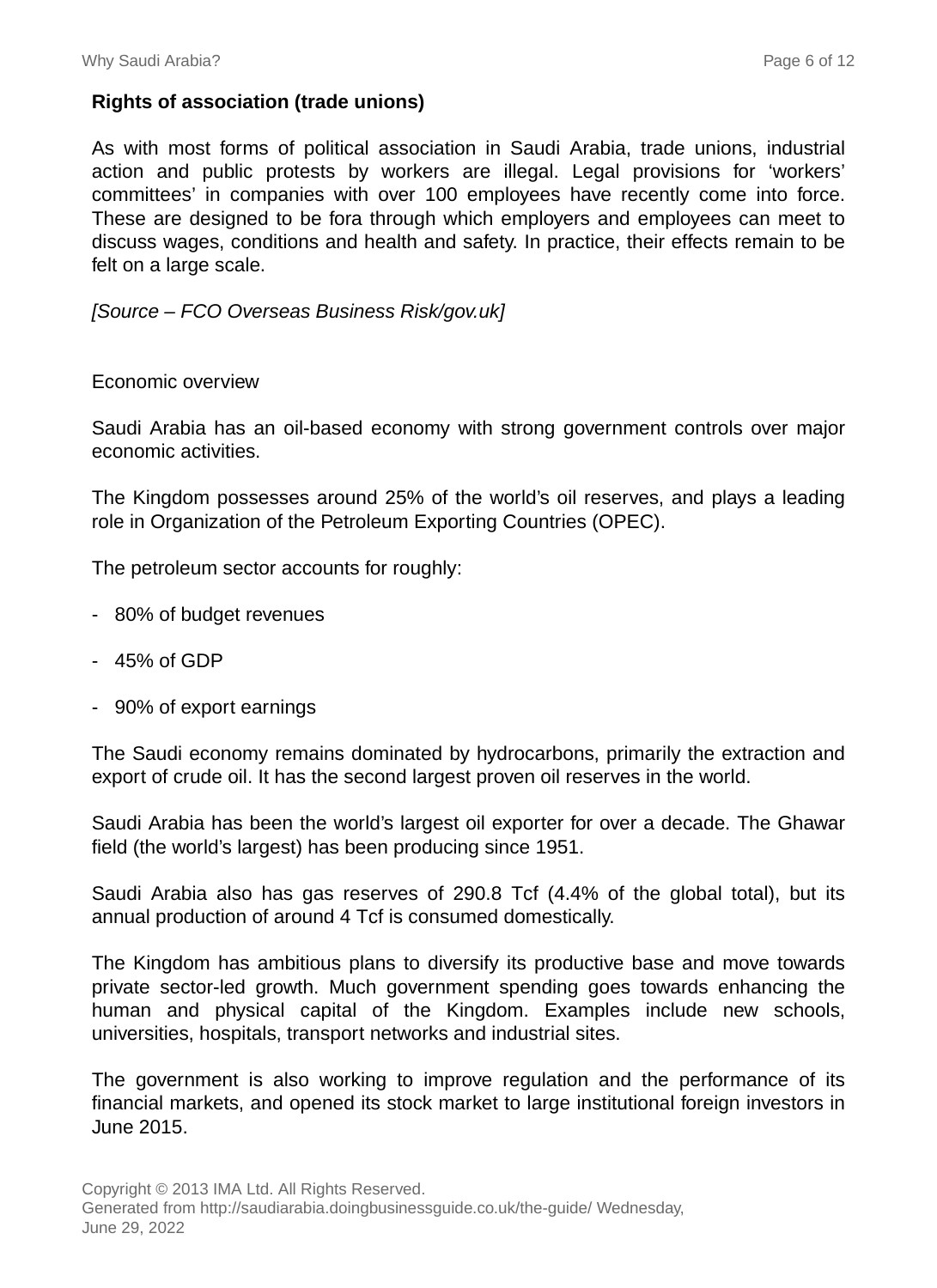Saudi Arabia is also working to increase the number of its own nationals in the labour force. In 2012, it introduced Nitaqat, a system which defines minima for the number of Saudi employees required in different industries and business operations. This has been followed with a drive to remove illegal foreign workers from the Kingdom: non-Saudis represent just 32% of the total population, but 89% of the private sector labour force.

Separately, the Saudi Government is looking to preserve its reserves of crude oil for export or higher value-added refining, by investing heavily in alternative forms of energy. Ambitious current targets would see 54GW of renewable generating capacity, and 18GW of nuclear generating capacity by 2040.

As Saudi Arabia attempts to diversify its economy, there will be opportunities in construction, transport infrastructure, project management, financial services, health and education.

# [Source – FCO Overseas Business Risk/gov.uk]

Saudi Arabia is ranked 92nd out of 190 countries in the World Bank's 2019 Ease of Doing Business Rankings: http://www.doingbusiness.org/en/rankings.

# **Benefits for UK businesses**

Benefits for UK businesses exporting to Saudi Arabia include:

- UK's largest trading partner in the Middle East
- growing diversification within the Saudi economy
- massive government investment in transport, infrastructure, healthcare, education and energy
- common use of English in business

#### **Strengths of the Saudi market**

Strengths of the Saudi market include:

- no taxation on personal income
- proximity to other Gulf markets
- key member of the Gulf Cooperation Council (GCC)
- largest economy and population in the Gulf region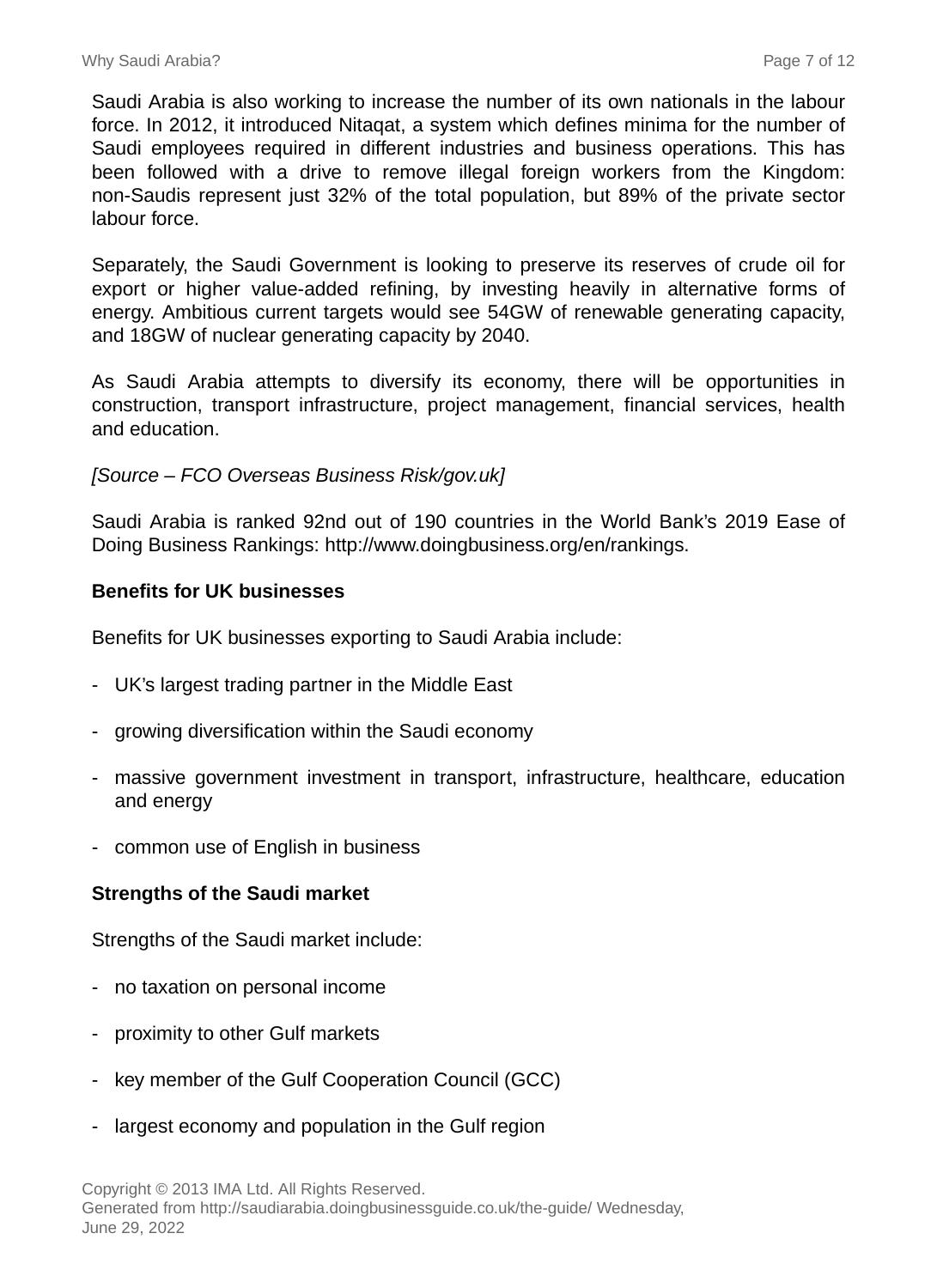#### Growth potential

#### **Economic growth**

Saudi Arabia has had a period of relatively high growth and economic progress over the past few years. It is predicted to grow by at least 3% for the next couple of years.

With 50% of Saudis under 25 years old, the Saudi population is one of the fastest growing in the world. The current population of over 32 million is expected to increase to over 35 million by 2020. The large youth population generally lacks the education and technical skills the private sector needs.

Massive investment will be required to meet the needs of this growing population. The Kingdom has substantially increased spending on employer-led vocational training and education. This includes opening a number of new women's colleges and the women-only Princess Noura University.

The government is also encouraging foreign companies to invest in vocational and technical training in support of Saudisation.

The Saudi Government is pursuing a strategy of economic diversification and reform to:

- grow the private sector and reduce reliance on oil and gas
- open up previously restricted industries to foreign investment
- increase employment opportunities for Saudis

The government is also focused on getting private and foreign investment in important sectors such as:

- petrochemicals
- automobile assembly
- biotechnology
- other knowledge-driven industries, particularly those involved in R&D and IT where there is an opportunity for knowledge transfer

#### **Free trade agreements**

Saudi Arabia is the largest free economic market in the Middle East and North Africa (MENA) region. It is part of the Gulf Cooperation Council (GCC) and has free trade agreements with: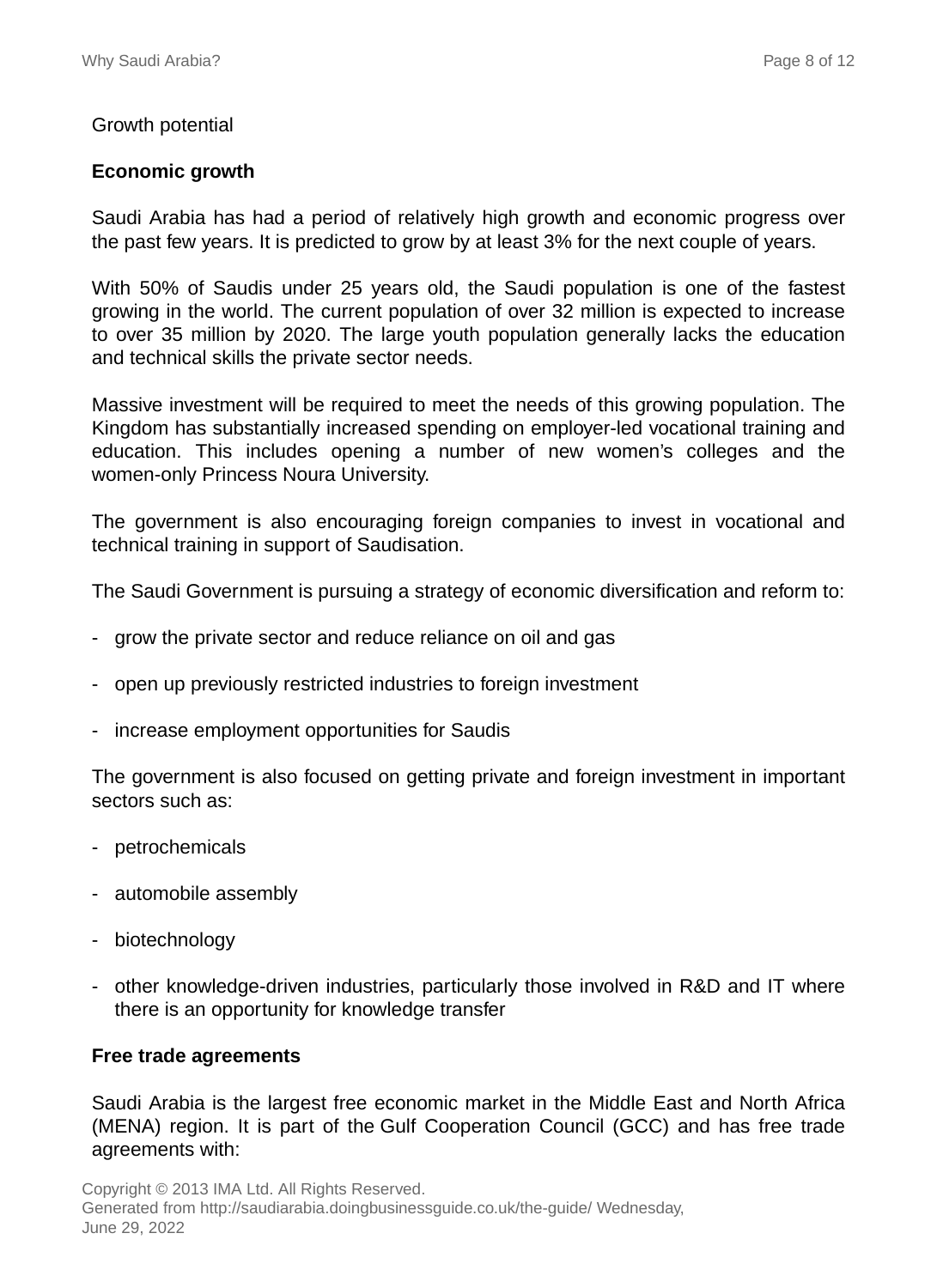- the Greater Arab Free Trade Area (GAFTA)
- the European Free Trade Association (EFTA)
- Singapore

# **UK and Saudi Arabia trade**

The UK has a strong historic relationship with Saudi Arabia. The Kingdom is the UK's largest trading partner in the Middle East.

The UK exported around £6.2 billion goods and services in 2017 – goods exports were 4.57 billion. Over 6,000 UK firms actively export goods to Saudi Arabia.

The top UK exports to Saudi Arabia are:

- transport related equipment
- power generating machinery and equipment
- medicinal and pharmaceutical products
- general industrial machinery
- professional and scientific instruments
- road vehicles and parts
- foodstuffs and other consumables

The UK is the Kingdom's second largest cumulative investor with approximately 200 joint ventures, estimated to be worth over £10 billion.

There is considerable Saudi investment in the UK.

#### [Source – DIT/gov.uk]

#### **World rankings**

In addition:

- In Transparency International's 2017-18 Corruption Perceptions Index, Saudi Arabia was ranked 57th out of 180 countries (the UK ranked 8th): https://www.transparency.org/cpi2018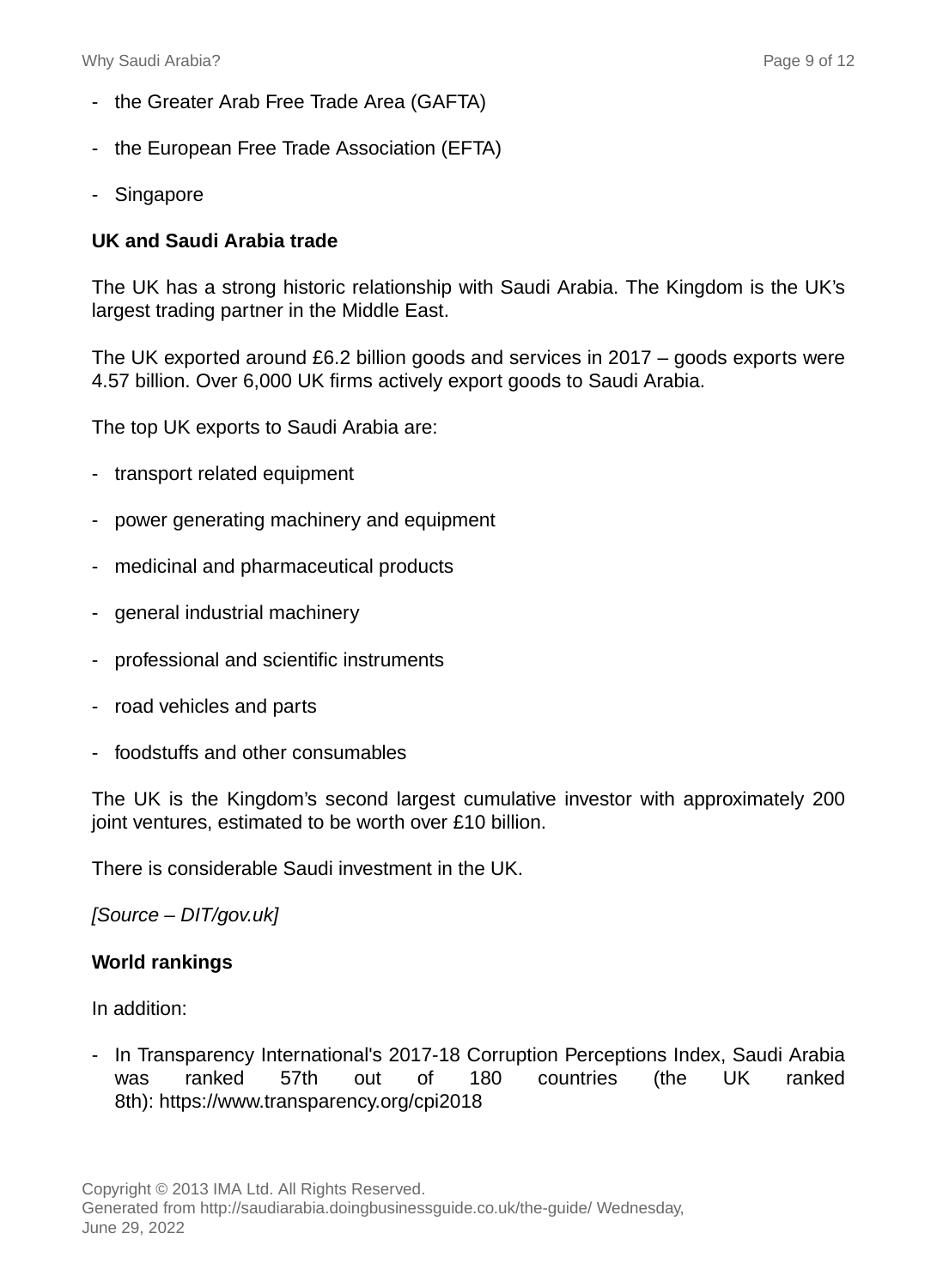- Saudi Arabia is ranked 92nd out of 190 countries in the World Bank's 2019 Ease of Doing Business Index (the UK ranks 9th): http://www.doingbusiness.org/en/rankings
- The World Economic Forum's Global Competitiveness Report 2018 ranks Saudi Arabia 39th out of 140 (the UK is ranked 8th): http://www3.weforum.org/docs/GCR2018/05FullReport/TheGlobalCompetitivenessR eport2018.pdf
- Saudi Arabia is ranked 98th out of 180 countries in the Heritage Foundation's 2018 Index of Economic Freedom (the UK ranks 8th): https://www.heritage.org/index/country/saudiarabia

Contact a DIT export adviser at: https://www.great.gov.uk/contact/triage/location/ for a free consultation if you are interested in exporting to Saudi Arabia.

Contact UK Export Finance (UKEF) about trade finance and insurance cover for UK companies. You can also check the current UKEF cover position for Saudi Arabia. See: https://www.gov.uk/guidance/country-cover-policy-and-indicators#saudi-arabia.

[Source – DIT/UKEF/gov.uk]

Sponsored By:

**Insurance**



# **Company Formation/Business Incubator Services**



**Case Study**

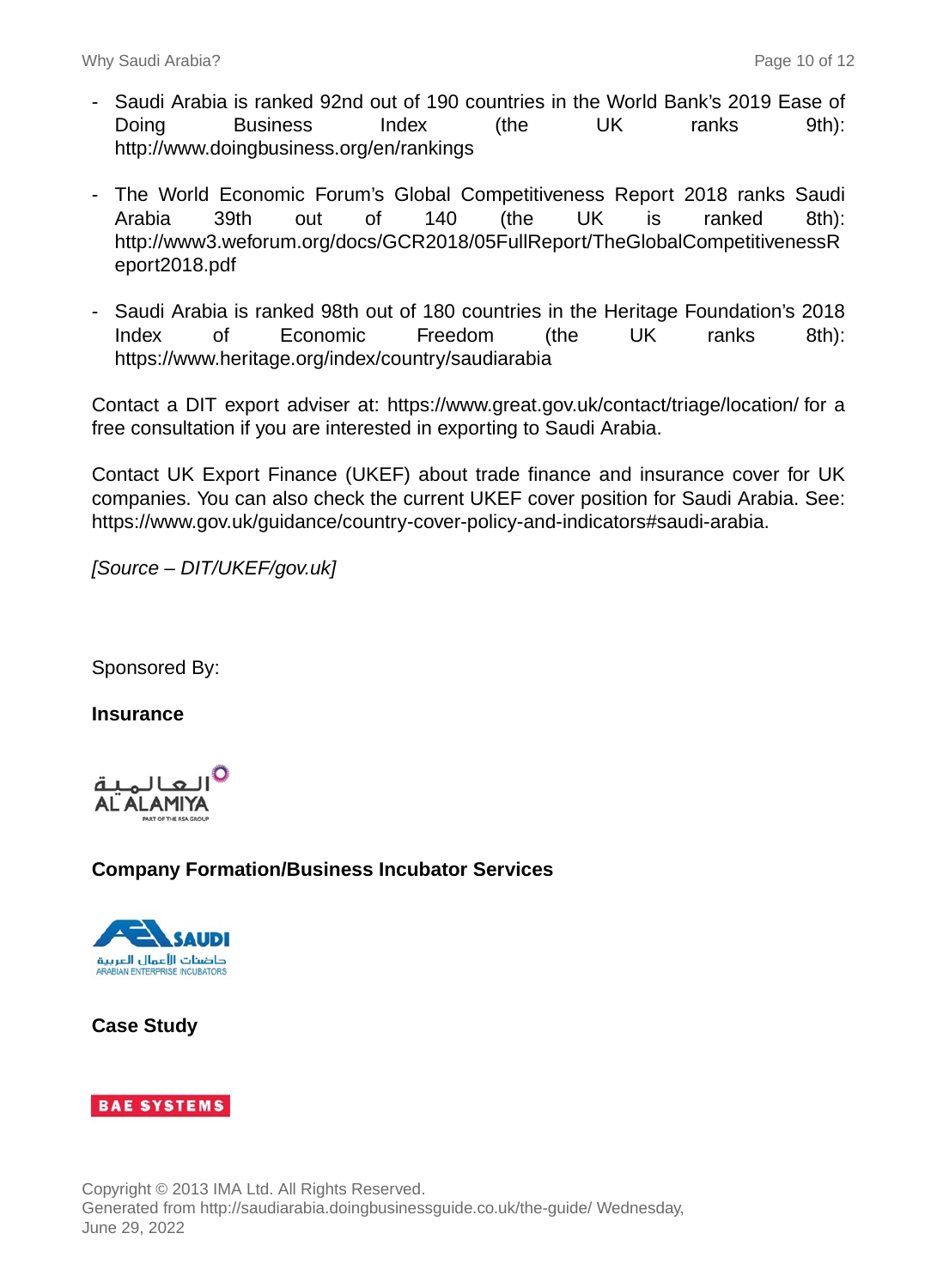# **Education**



# **Shipping/Logistics**



**Case Study**



**Executive Search**



# **Accountants/Professional Business Services**



# **Project Management Design Engineering Consultancy Services**



**Law**

**NORTON ROSE FULBRIGHT**